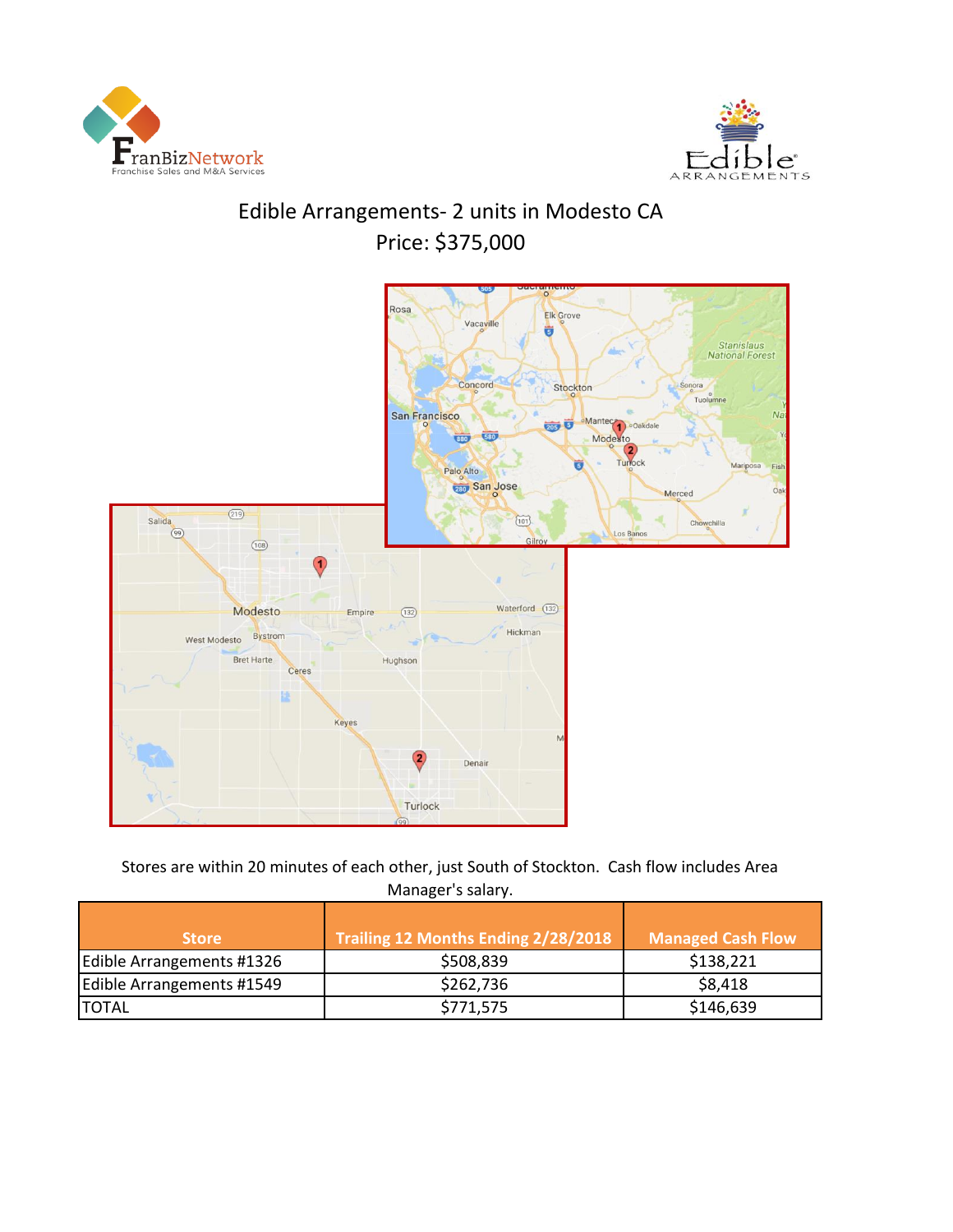

# **CONFIDENTIAL Executive Summary**

Inventory: \$500 **Modesto, CA, 95355** Managed Cash Flow\*\*: \$138,221 Purchase Price: Total Annual Sales\*:

\$375,000 for the package **Edible Arrangements #1326** \$508,839 **1320 Floyd Ave, Suite #103**



\* Trailing 12 Months Ending 2/28/2018

\*\* Cash Flow is a net income projection based on trailing 12 months sales and expenses as stated on Seller's P&Ls. Adjustments are made to reflect brand norms for the region and/or expected in costs. Analysis is for profor increases/decreases in costs. Analysis is for proforma purposes only, Buyer should complete his own due diligence review. Ask your agent for summary of adjustments.

### **Franchise Information:**

Connecticut in 1999. Franchising since 2001, the brand now has 1088 stores in the US and 116 stores abroad, and is the leader in fresh fruit bouquets. Edible Arrangements was ranked number 40 on Entrepreneur magazine's 2013 Entrepreneur Franchise 500 and has appeared on the magazine's list of Top Global Franchises and Fastest-Growing Franchises for five consecutive years. It was also ranked first in category in the Franchise 500 in the years 2007, 2008, 2009, 2010, 2011, 2012, and 2013.

| Franchise Agreement Expiration: 7/30/2021 |                                                                 | Transfer Fee: \$10,000               | Training Location: Wallingford, CT                                                                                                                                          |  |  |  |
|-------------------------------------------|-----------------------------------------------------------------|--------------------------------------|-----------------------------------------------------------------------------------------------------------------------------------------------------------------------------|--|--|--|
| Royalty: 5.0%                             |                                                                 | Advertising: 3.5%                    | Training Period: 2 weeks                                                                                                                                                    |  |  |  |
|                                           | Remodel Requirements: Equipment upgrade approx \$70K total cost |                                      |                                                                                                                                                                             |  |  |  |
| Lease Information:                        |                                                                 |                                      |                                                                                                                                                                             |  |  |  |
| Monthly Base Rent: \$2,164                |                                                                 | Options: 1x5 yr                      | Security Deposit: \$1,760                                                                                                                                                   |  |  |  |
| Percentage Rent: None                     |                                                                 | CAM: \$373                           | Real Property Available: No                                                                                                                                                 |  |  |  |
| Expiration: 7/1/2021                      |                                                                 | Monthly Property Tax: \$313          | Increases: 3% annually                                                                                                                                                      |  |  |  |
| <b>Location Details:</b>                  |                                                                 |                                      |                                                                                                                                                                             |  |  |  |
| Business Established: 10/1/2011           |                                                                 | <b>Building Type: Strip Mall</b>     | Building Size: 1,100 SF                                                                                                                                                     |  |  |  |
| Owner Since: 10/1/2011                    |                                                                 | Seating: None                        | Employees: 6                                                                                                                                                                |  |  |  |
|                                           | Hours of Operation: M-F 8a-7p, Sat 8a-5p, Sun 10a-3p            | Licenses Needed: Business and Health | Equipment Value: \$20,000                                                                                                                                                   |  |  |  |
|                                           |                                                                 |                                      | Located at the corner of Roselle Avenue and Floyd Avenue. Nearby stores include Panda Express, Buffalo Wild Wings, Mountain Mike's Pizza and Squeeze Inn. Proforma includes |  |  |  |
|                                           |                                                                 | Area Manager's salary.               |                                                                                                                                                                             |  |  |  |

### **Remember you have agreed to keep all FranBizNetwork listings confidential.**

As a part of the due diligence process you are encouraged to contact other franchisees with questions about the brand, but remember you are bound by a confidentiality agreement and cannot share the location or any details about the business you are considering buying. Please direct any questions you might have for the Seller to your FranBizNetwork agent. Feel free to visit the location(s) as a customer, but be discreet and do not ask questions of employees, managers, or other customers. Please do not draw unneccessary attention to yourself, as rumors of a pending sale can hurt the business.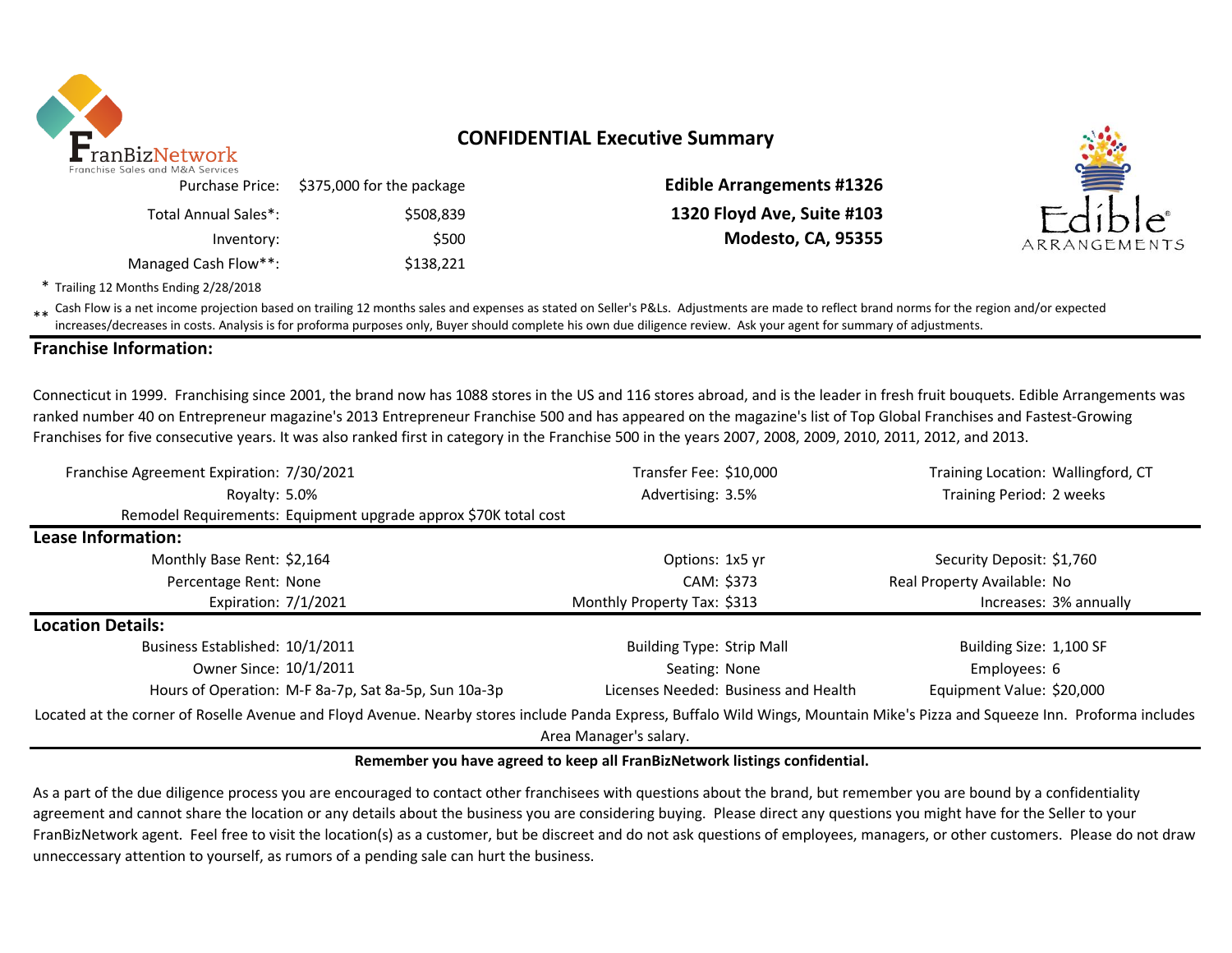



#### **MONTHLY SALES**

| <b>Edible Arrangements #1326</b> |            |            |            |            |            |             |             |            |            |           |            |            |              |
|----------------------------------|------------|------------|------------|------------|------------|-------------|-------------|------------|------------|-----------|------------|------------|--------------|
|                                  | <b>Jan</b> | <b>Feb</b> | <b>Mar</b> | <b>Apr</b> | <b>May</b> | <b>June</b> | <b>July</b> | Aug        | <b>Sep</b> | Oct       | <b>Nov</b> | <b>Dec</b> | <b>TOTAL</b> |
| 2015                             | \$30,063   | \$86,230   | \$46,326   | \$50,025   | \$78,894   | \$39,438    | \$29,996    | \$34,706   | \$33,314   | \$33,643  | \$29,465   | \$46,501   | \$538,601    |
| 2016                             | \$25,458   | \$85,122   | \$39,479   | \$42,407   | \$81,647   | \$40,667    | \$27,689    | \$37,681   | \$36,454   | \$33,475  | \$29,051   | \$47,483   | \$526,613    |
| \$+/-                            | ( \$4,605) | ( \$1,108) | (56, 847)  | (57,618)   | \$2,753    | \$1,229     | ( \$2,307)  | \$2,975    | \$3,140    | ( \$168)  | (5414)     | \$982      | ( \$11,988)  |
| $% +/-$                          | $-15%$     | $-1%$      | $-15%$     | $-15%$     | 3%         | 3%          | $-8%$       | 9%         | 9%         | 0%        | $-1%$      | 2%         | $-2%$        |
|                                  |            |            |            |            |            |             |             |            |            |           |            |            |              |
| 2016                             | \$25,458   | \$85,122   | \$39,479   | \$42,407   | \$81,647   | \$40,667    | \$27,689    | \$37,681   | \$36,454   | \$33,475  | \$29,051   | \$47,483   | \$526,613    |
| 2017                             | \$30,629   | \$78,548   | \$34,295   | \$42,063   | \$90,298   | \$36,364    | \$26,241    | \$35,623   | \$35,219   | \$30,764  | \$29,223   | \$41,685   | \$510,952    |
| \$+/-                            | \$5,171    | ( \$6,574) | (55, 184)  | ( \$344]   | \$8,651    | (54, 303)   | (51, 448)   | ( \$2,058) | ( \$1,235) | (52, 711) | \$172      | (55, 798)  | ( \$15,661)  |
| $% +/-$                          | 20%        | -8%        | $-13%$     | $-1%$      | 11%        | $-11%$      | $-5%$       | $-5%$      | $-3%$      | -8%       | 1%         | $-12%$     | $-3%$        |
|                                  |            |            |            |            |            |             |             |            |            |           |            |            |              |
| 2017                             | \$30,629   | \$78,548   | \$34,295   | \$42,063   | \$90,298   | \$36,364    | \$26,241    | \$35,623   | \$35,219   | \$30,764  | \$29,223   | \$41,685   | \$510,952    |
| 2018                             | \$28,236   | \$78,828   | \$0        | \$0        | \$0        | \$0         | \$0         | \$0        | \$0        | \$0       | \$0        | \$0        | \$107,064    |
| $$+/-$                           | (52, 393)  | \$280      |            |            |            |             |             |            |            |           |            |            | (52, 113)    |
| $% +/-$                          | $-8%$      | 0%         |            |            |            |             |             |            |            |           |            |            | $-2%$        |

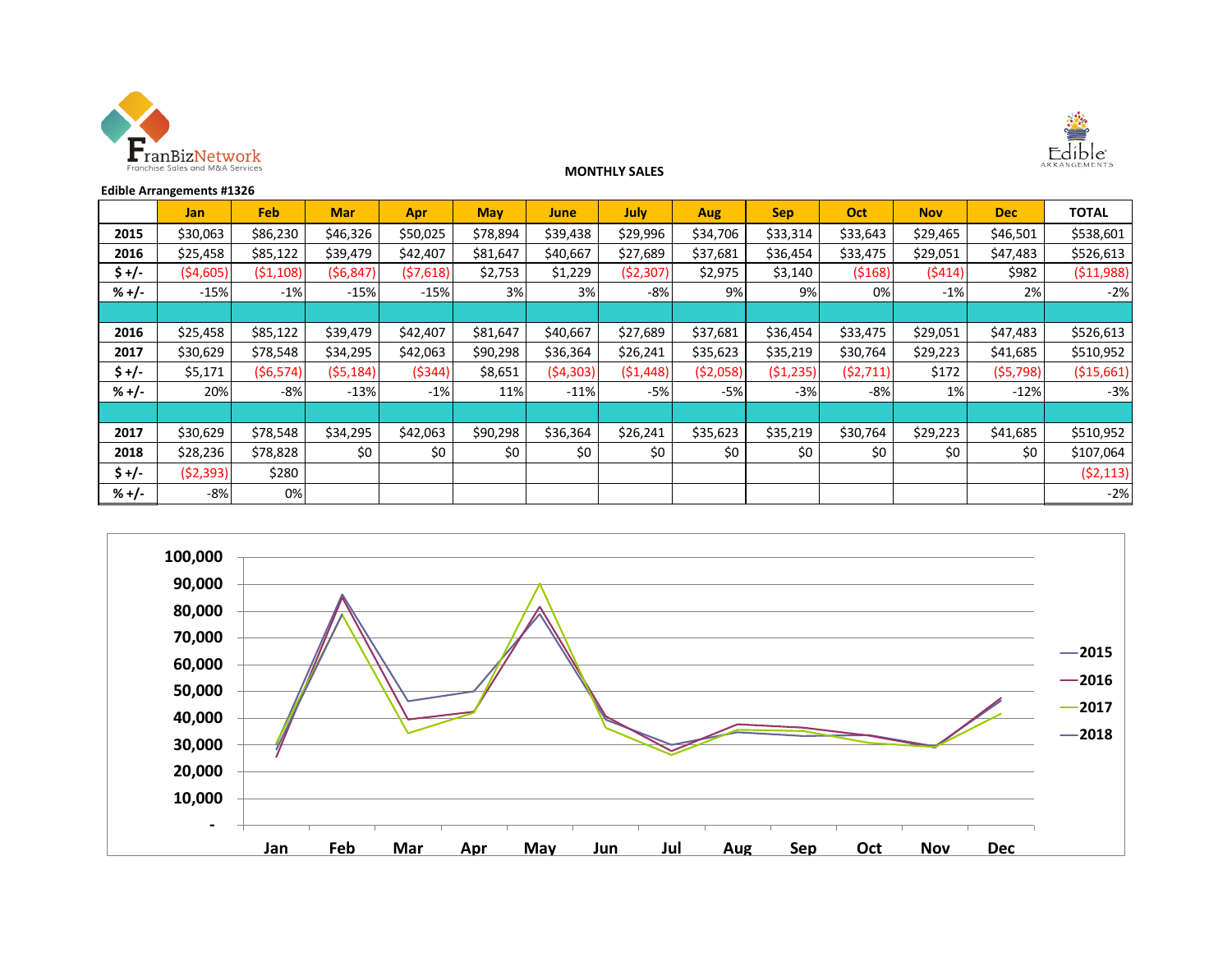



### **Edible Arrangements #1326 PROFORMA**

| Trailing 12 Months Ending 2/28/2018 |                                     |         |       |  |  |  |  |  |
|-------------------------------------|-------------------------------------|---------|-------|--|--|--|--|--|
|                                     |                                     |         |       |  |  |  |  |  |
| SALES                               | \$                                  | 508,839 |       |  |  |  |  |  |
|                                     |                                     |         |       |  |  |  |  |  |
|                                     |                                     |         |       |  |  |  |  |  |
| COGS:                               | \$                                  | 101,768 | 20.0% |  |  |  |  |  |
| Crew Labor:                         | $\overline{\boldsymbol{\varsigma}}$ | 55,972  | 11.0% |  |  |  |  |  |
| GM:                                 | \$                                  | 35,000  | 6.9%  |  |  |  |  |  |
| Other Store Level Mgmt:             | \$                                  |         | 0.0%  |  |  |  |  |  |
| Workers Comp*:                      | \$                                  | 5,458   | 6.0%  |  |  |  |  |  |
| Payroll Taxes*:                     | \$                                  | 28,747  | 31.6% |  |  |  |  |  |
| <b>R&amp;M:</b>                     | \$                                  | 1,272   | 0.3%  |  |  |  |  |  |
| Non-Ingredient:                     | \$                                  | 1,272   | 0.3%  |  |  |  |  |  |
| Utilities:                          | \$                                  | 8,210   | 1.6%  |  |  |  |  |  |
| Rent:                               | $\overline{\boldsymbol{\varsigma}}$ | 25,968  | 5.1%  |  |  |  |  |  |
| CAM:                                | \$                                  | 4,476   | 0.9%  |  |  |  |  |  |
| Property Tax:                       | \$                                  | 3,756   | 0.7%  |  |  |  |  |  |
| Personal Property Tax:              | \$                                  | 3,600   | 0.7%  |  |  |  |  |  |
| Local Advertising:                  | \$                                  | 1,018   | 0.2%  |  |  |  |  |  |
| Nat'l Advertising:                  | \$                                  | 17,809  | 3.5%  |  |  |  |  |  |
| Royalty:                            | \$                                  | 25,442  | 5.0%  |  |  |  |  |  |
| <b>Equipment Lease:</b>             | \$                                  | 950     | 0.2%  |  |  |  |  |  |
| Insurance:                          | $\overline{\boldsymbol{\varsigma}}$ | 2,750   | 0.5%  |  |  |  |  |  |
| <b>Bank Charges:</b>                | \$                                  | 600     | 0.1%  |  |  |  |  |  |
| Credit Card Fees:                   | \$                                  | 6,360   | 1.3%  |  |  |  |  |  |
| <b>Professional Services:</b>       | \$                                  | 4,000   | 0.8%  |  |  |  |  |  |
| <b>Outside Services:</b>            | \$                                  | 8,550   | 1.7%  |  |  |  |  |  |
| Laundry/Uniforms:                   | \$                                  | 200     | 0.0%  |  |  |  |  |  |
| Pest Control:                       | \$                                  |         | 0.0%  |  |  |  |  |  |
| Security:                           | \$                                  |         | 0.0%  |  |  |  |  |  |
| Auto                                | \$                                  | 21,200  | 4.2%  |  |  |  |  |  |
| Permits & Licenses:                 | \$                                  | 475     | 0.1%  |  |  |  |  |  |
| Cash Over/Short:                    | \$                                  | 509     | 0.1%  |  |  |  |  |  |
| 0                                   | \$                                  |         | 0.0%  |  |  |  |  |  |
| Personal Expenses:                  | \$                                  |         | 0.0%  |  |  |  |  |  |
| Non-recurring expense:              | \$                                  |         | 0.0%  |  |  |  |  |  |
| Employee Benefits:                  | \$                                  | 380     | 0.1%  |  |  |  |  |  |
| Other G&A:                          | \$                                  | 4,875   | 1.0%  |  |  |  |  |  |
| <b>Total Expenses:</b>              | \$                                  | 370,618 | 72.8% |  |  |  |  |  |
| Other Income:                       | \$                                  |         | 0.0%  |  |  |  |  |  |
| Managed Cash Flow:                  | \$                                  | 138,221 | 27.2% |  |  |  |  |  |

\*Workers Comp and Payroll Taxes shown as a % of Total Labor. Executive Summary materials and Proforma were derived from documents provided by Seller and were prepared by FranBizNetwork to help prospective Buyers complete a summary review. These materials should not replace the Buyer's review of actual books and records and a thorough due diligence process. Buyers should not rely on these materials as definitive, but should instead consult the actual due diligence documents.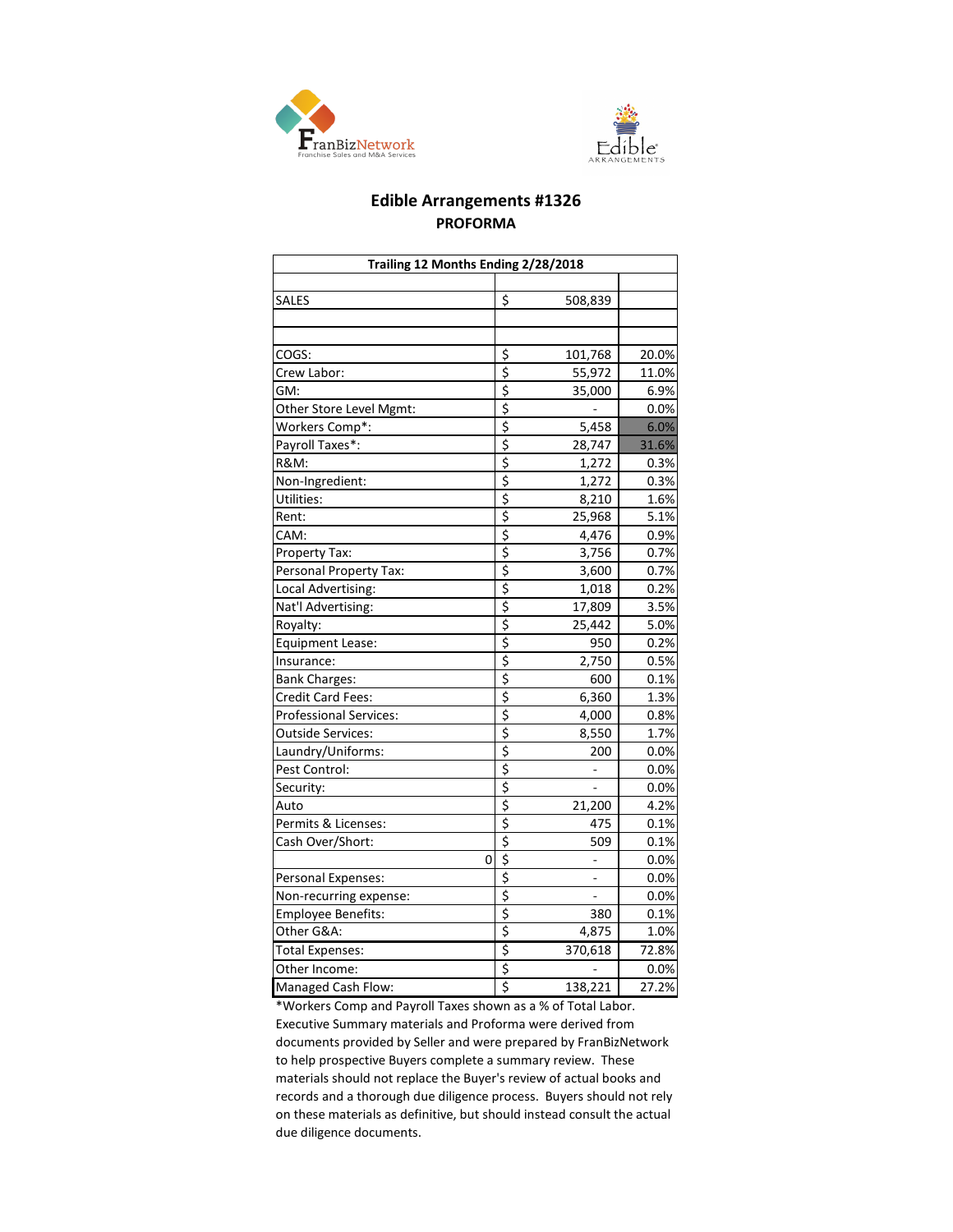

# **CONFIDENTIAL Executive Summary**

| Franchise Sales and M&A Services | Purchase Price: \$375,000 for the package |
|----------------------------------|-------------------------------------------|
| Total Annual Sales*:             | \$262,736                                 |
| Inventory:                       | \$500                                     |
| Managed Cash Flow**:             | \$8,418                                   |

**Edible Arrangements #1549** \$262,736 **2840 Greer Rd. Turlock, CA, 95382** 



\* Trailing 12 Months Ending 2/28/2018

\*\* Cash Flow is a net income projection based on trailing 12 months sales and expenses as stated on Seller's P&Ls. Adjustments are made to reflect brand norms for the region and/or expected increases/decreases in costs. Analysis is for proforma purposes only, Buyer should complete his own due diligence review. Ask your agent for summary of adjustments.

### **Franchise Information:**

Connecticut in 1999. Franchising since 2001, the brand now has 1088 stores in the US and 116 stores abroad, and is the leader in fresh fruit bouquets. Edible Arrangements was ranked number 40 on Entrepreneur magazine's 2013 Entrepreneur Franchise 500 and has appeared on the magazine's list of Top Global Franchises and Fastest-Growing Franchises for five consecutive years. It was also ranked first in category in the Franchise 500 in the years 2007, 2008, 2009, 2010, 2011, 2012, and 2013.

| Transfer Fee: \$10,000                                                                                                                                                     | Training Location: Wallingford, CT |
|----------------------------------------------------------------------------------------------------------------------------------------------------------------------------|------------------------------------|
| Advertising: 3.5%                                                                                                                                                          | Training Period: 2 weeks           |
|                                                                                                                                                                            |                                    |
|                                                                                                                                                                            |                                    |
| Options: 1x5 yr                                                                                                                                                            | Security Deposit: \$2,977          |
| CAM: \$317                                                                                                                                                                 | Real Property Available: No        |
| Monthly Property Tax: \$250                                                                                                                                                | Increases: 3% annually             |
|                                                                                                                                                                            |                                    |
| <b>Building Type: Inline</b>                                                                                                                                               | Building Size: 1,200 SF            |
| Seating: None                                                                                                                                                              | Employees: 6                       |
| Licenses Needed: Business and Health                                                                                                                                       | Equipment Value: \$25,000          |
| Located in a strip mall off of the main street Greer road. Nearby stores include Starbucks, Taco Bell, Subway, Round Table Pizza, Jack in the Box and McDonald's. Proforma |                                    |
|                                                                                                                                                                            | includes Area Manager's salary.    |

### **Remember you have agreed to keep all FranBizNetwork listings confidential.**

As a part of the due diligence process you are encouraged to contact other franchisees with questions about the brand, but remember you are bound by a confidentiality agreement and cannot share the location or any details about the business you are considering buying. Please direct any questions you might have for the Seller to your FranBizNetwork agent. Feel free to visit the location(s) as a customer, but be discreet and do not ask questions of employees, managers, or other customers. Please do not draw unneccessary attention to yourself, as rumors of a pending sale can hurt the business.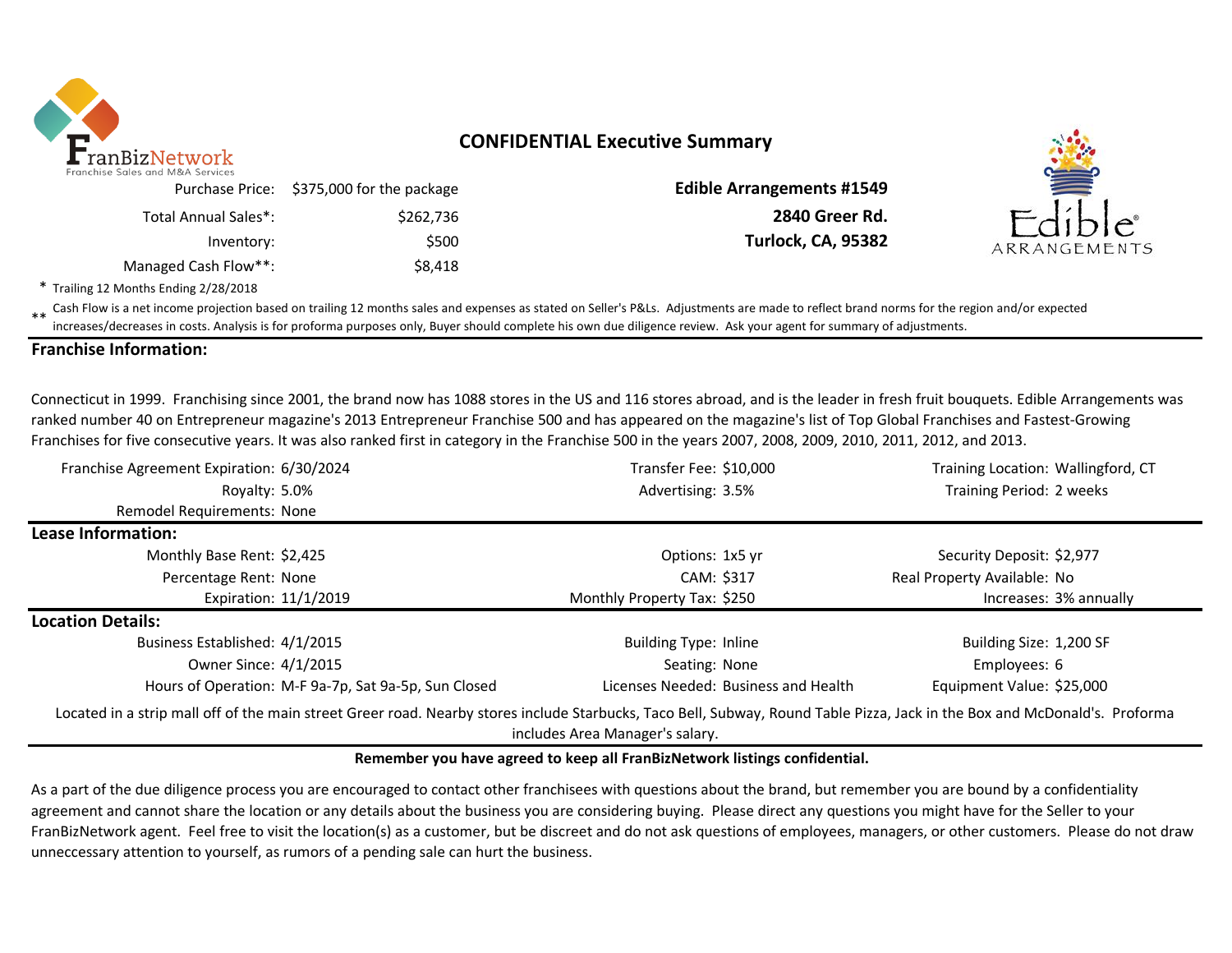



#### **MONTHLY SALES**

| <b>Edible Arrangements #1549</b> |           |            |            |            |            |          |          |            |            |          |            |            |              |
|----------------------------------|-----------|------------|------------|------------|------------|----------|----------|------------|------------|----------|------------|------------|--------------|
|                                  | Jan       | Feb        | <b>Mar</b> | <b>Apr</b> | <b>May</b> | June     | July     | <b>Aug</b> | <b>Sep</b> | Oct      | <b>Nov</b> | <b>Dec</b> | <b>TOTAL</b> |
| 2015                             | \$0       | \$0        | \$0        | \$7,686    | \$42,382   | \$17,297 | \$12,115 | \$14,401   | \$17,141   | \$18,296 | \$12,931   | \$20,754   | \$163,003    |
| 2016                             | \$13,161  | \$45,371   | \$19,076   | \$22,725   | \$48,385   | \$18,438 | \$13,711 | \$17,794   | \$19,056   | \$17,491 | \$12,447   | \$19,058   | \$266,713    |
| $$+/-$                           | \$13,161  | \$45,371   | \$19,076   | \$15,039   | \$6,003    | \$1,141  | \$1,596  | \$3,393    | \$1,915    | (\$805)  | (5484)     | ( \$1,696) | \$103,710    |
| $% +/-$                          |           |            |            | 196%       | 14%        | 7%       | 13%      | 24%        | 11%        | -4%      | $-4%$      | -8%        | 64%          |
|                                  |           |            |            |            |            |          |          |            |            |          |            |            |              |
| 2016                             | \$13,161  | \$45,371   | \$19,076   | \$22,725   | \$48,385   | \$18,438 | \$13,711 | \$17,794   | \$19,056   | \$17,491 | \$12,447   | \$19,058   | \$266,713    |
| 2017                             | \$17,144  | \$53,348   | \$19,802   | \$19,133   | \$59,716   | \$18,356 | \$12,983 | \$14,670   | \$15,772   | \$14,906 | \$13,272   | \$19,199   | \$278,301    |
| $$+/-$                           | \$3,983   | \$7,977    | \$726      | ( \$3,592] | \$11,331   | (\$82)   | (5728)   | (53, 124)  | ( \$3,284) | (52,585) | \$825      | \$141      | \$11,588     |
| $% +/-$                          | 30%       | 18%        | 4%         | $-16%$     | 23%        | 0%       | $-5%$    | $-18%$     | $-17%$     | $-15%$   | 7%         | 1%         | 4%           |
|                                  |           |            |            |            |            |          |          |            |            |          |            |            |              |
| 2017                             | \$17,144  | \$53,348   | \$19,802   | \$19,133   | \$59,716   | \$18,356 | \$12,983 | \$14,670   | \$15,772   | \$14,906 | \$13,272   | \$19,199   | \$278,301    |
| 2018                             | \$12,007  | \$42,920   | \$0        | \$0        | \$0        | \$0      | \$0      | \$0        | \$0        | \$0      | \$0        | \$0        | \$54,927     |
| $$+/-$                           | (55, 137) | (510, 428) |            |            |            |          |          |            |            |          |            |            | ( \$15,565)  |
| $% +/-$                          | $-30%$    | $-20%$     |            |            |            |          |          |            |            |          |            |            | $-22%$       |